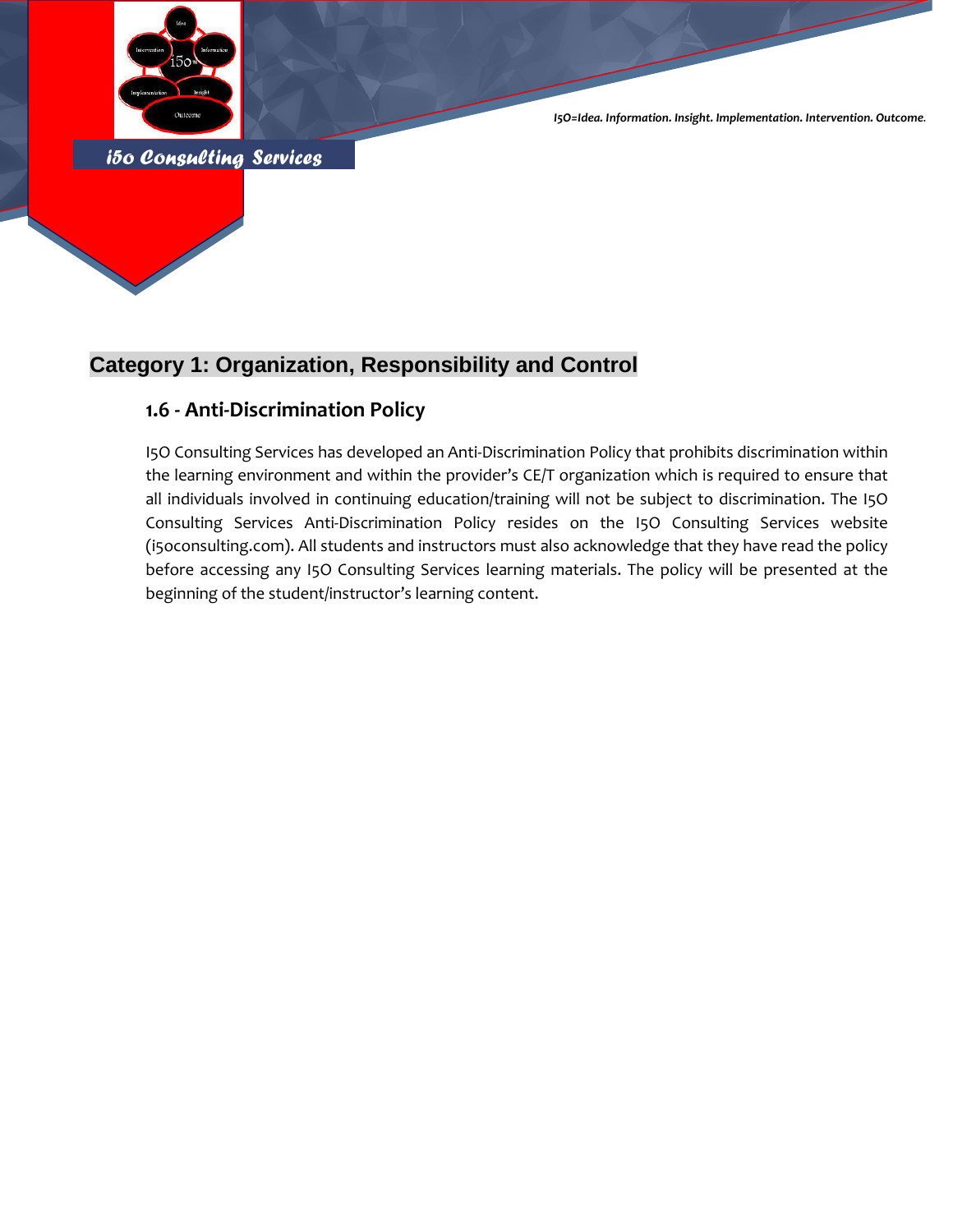

*I5O=Idea. Information. Insight. Implementation. Intervention. Outcome.*

# ANTI-DISCRIMINATION AND RELATED POLICIES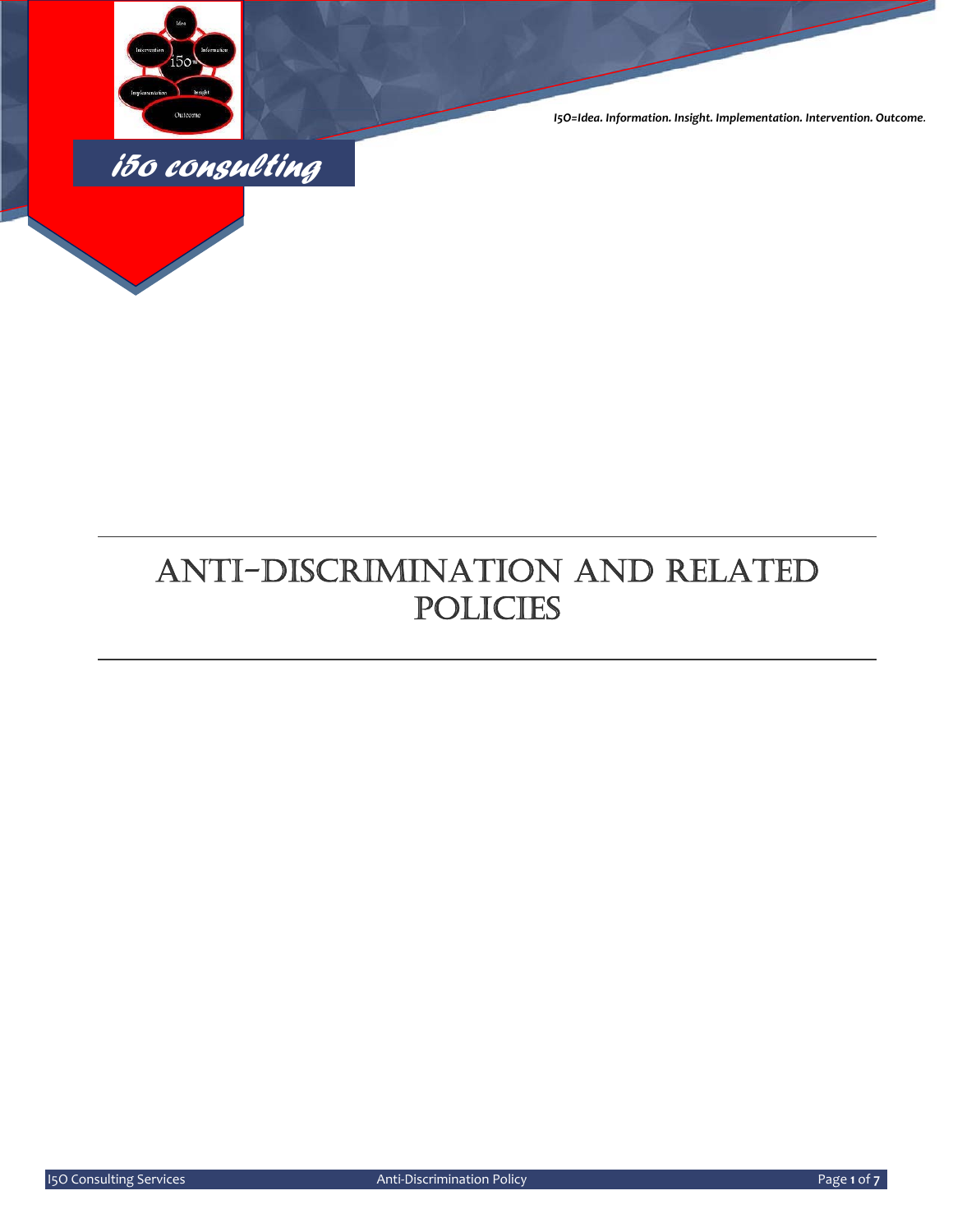## **Table of Contents**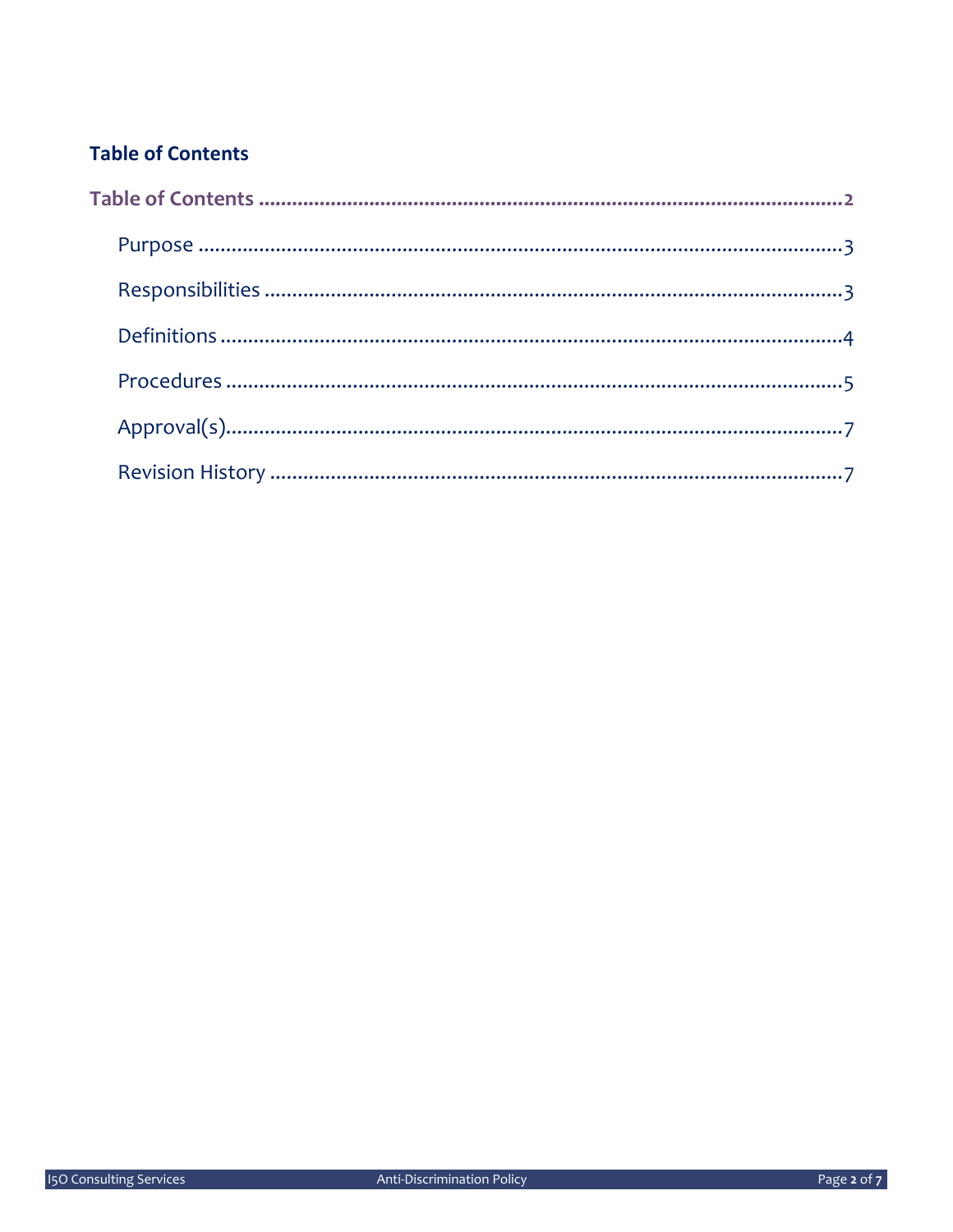## **Purpose**

*I5O Consulting Services* is committed to a work environment in which all individuals are treated with respect and dignity. Each individual has the right to work in a professional atmosphere that promotes equal employment opportunities and prohibits unlawful discriminatory practices, including harassment. provides equal employment opportunities (EEO) to all employees and applicants for employment without regard to race, color, religion, gender, sexual orientation, gender identity, national origin, age, disability, genetic information, marital status, amnesty or status as a covered veteran in accordance with applicable federal, state and local laws. *I5O Consulting Services* complies with applicable state and local laws governing nondiscrimination in employment in every location in which the company has facilities. This policy applies to all terms and conditions of employment, including hiring, placement, promotion, termination, layoff, recall, transfer, leaves of absence, compensation, andtraining.

## **Responsibilities**

I5O Consulting Services has developed this policy to ensure that all its employees can work in an environment free from unlawful harassment, discrimination, andretaliation. I5O Consulting Services will make every reasonable effort to ensure that all concerned are familiar with these policies and are aware that any complaint in violation of such policies will be investigated and resolved appropriately.

Any employee who has questions or concerns about these policies should talk with the director of human resources or a member of the personnel practices committee.

These policies should not, and may not, be used as a basis for excluding or separating individuals of a particular gender, or any other protected characteristic, from participating in business or work‐related social activities or discussions. In other words, no one should make the mistake of engaging in discrimination or exclusion to avoid allegations of harassment. The law and the policies of I5O Consulting Services prohibit disparate treatment on the basis of sex or any other protected characteristic, with regard to terms, conditions, privileges and perquisites of employment. The prohibitions against harassment, discrimination and retaliation are intended to complement and further those policies, not to form the basis of an exception to them.

#### Individuals and Conduct Covered

These policies apply to all applicants and employees, whether related to conduct engaged in by fellow employees or by someone not directly connected to [Company Name] (e.g., an outside vendor, consultant or customer).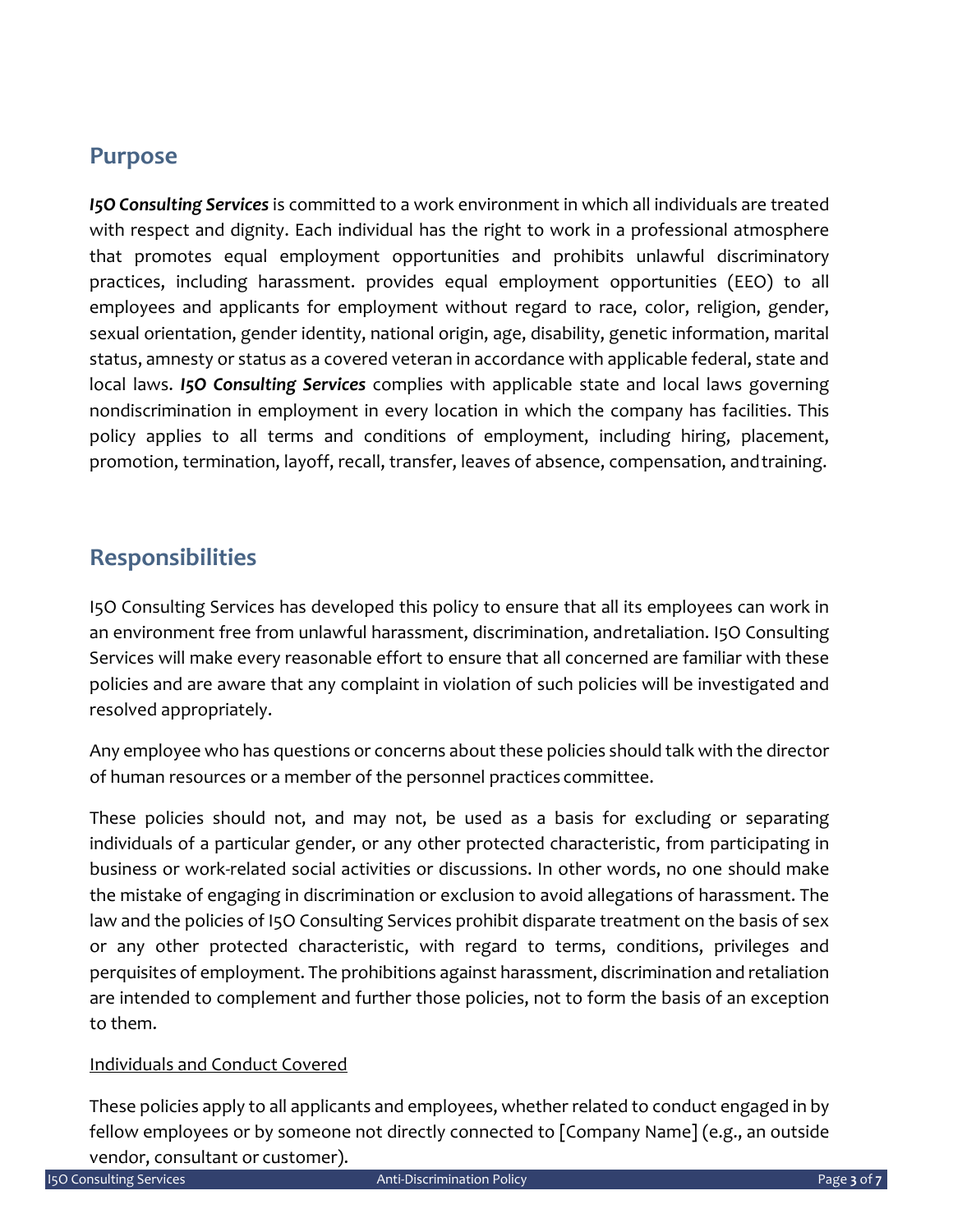Conduct prohibited by these policies is unacceptable in the workplace and in any work‐related setting outside the workplace, such as during business trips, business meetings and business‐ related social events.

## **Definitions**

#### Equal employment opportunity

It is the policy of I5O Consulting Services to ensure equal employment opportunity without discrimination or harassment on the basis of race, color, religion, sex, sexual orientation, gender identity or expression, age, disability, marital status, citizenship, national origin, genetic information, or any other characteristic protected by law. I5O Consulting Services prohibits any such discrimination or harassment.

#### Retaliation

I5O Consulting Services encourages reporting of all perceived incidents of discrimination or harassment. It is the policy of I5O Consulting Services to promptly and thoroughly investigate such reports. I5O Consulting Services prohibits retaliation against any individual who reports discrimination or harassment or participates in an investigation of such reports.

#### Sexual harassment

Sexual harassment constitutes discrimination and is illegal under federal, state and local laws. For the purposes of this policy, "sexual harassment" is defined, as in the Equal Employment Opportunity Commission Guidelines, as unwelcome sexual advances,requests for sexual favors and other verbal or physical conduct of a sexual nature when, for example: a) submission to such conduct is made either explicitly or implicitly a term or condition of an individual's employment, b) submission to or rejection of such conduct by an individual is used as the basis for employment decisions affecting such individual, or c) such conduct has the purpose or effect of unreasonably interfering with an individual's work performance or creating an intimidating, hostile or offensive working environment.

Title VII of the Civil Rights Act of 1964 recognizes two types of sexual harassment: a) quid pro quo and b) hostile work environment. Sexual harassment may include a range of subtle and not-so-subtle behaviors and may involve individuals of the same or different gender. Depending on the circumstances, these behaviors may include unwanted sexual advances or requests for sexual favors; sexual jokes and innuendo; verbal abuse of a sexual nature; commentary about an individual's body, sexual prowess or sexual deficiencies; leering, whistling or touching;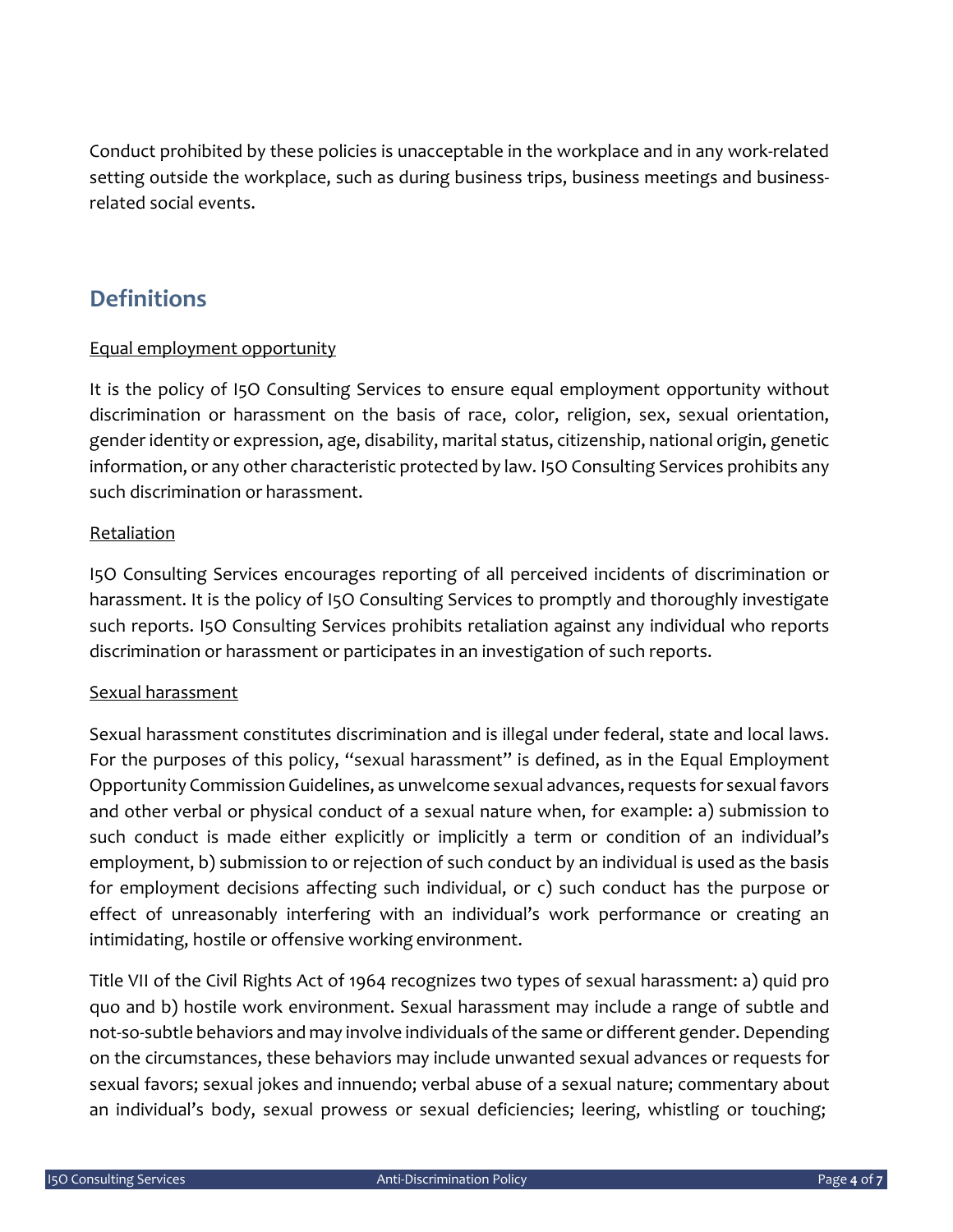insulting or obscene comments or gestures; display in the workplace of sexually suggestive objects or pictures; and other physical, verbal or visual conduct of a sexual nature.

#### Harassment

Harassment on the basis of any other protected characteristic is also strictly prohibited. Under this policy, harassment is verbal, written or physical conduct that denigrates or shows hostility or aversion toward an individual because of his or her race, color, religion, sex, sexual orientation, gender identity or expression, national origin, age, disability, marital status, citizenship, genetic information, or any other characteristic protected by law, or that of his or her relatives, friends or associates, and that: a) has the purpose or effect of creating an intimidating, hostile or offensive work environment, b) has the purpose or effect of unreasonably interfering with an individual's work performance, or c) otherwise adversely affects an individual's employment opportunities.

Harassing conduct includes epithets, slurs or negative stereotyping; threatening, intimidating or hostile acts; denigrating jokes; and written or graphic material that denigrates or shows hostility or aversion toward an individual or group that is placed on walls or elsewhere on the employer's premises or circulated in the workplace, on company time or using company equipment by e‐mail, phone (including voice messages), text messages, social networking sites or other means.

### **Procedures**

I5O Consulting Services encourages reporting of all perceived incidents of discrimination, harassment or retaliation, regardless of the offender's identity or position. Individuals who believe that they have been the victim of such conduct should discuss their concerns with their immediate supervisor, any member of the personnel practices committee, human resources or any ombudsman. See the complaint procedure described below.

In addition, I5O Consulting Services encourages individuals who believe they are being subjected to such conduct to promptly advise the offender that his or her behavior is unwelcome and to request that it be discontinued. Often this action alone will resolve the problem. I5O Consulting Services recognizes; however, that an individual may prefer to pursue the matter through complaint procedures.

#### Complaint procedure

Individuals who believe they have been the victims of conduct prohibited by this policy or believe they have witnessed such conduct should discuss their concerns with their immediate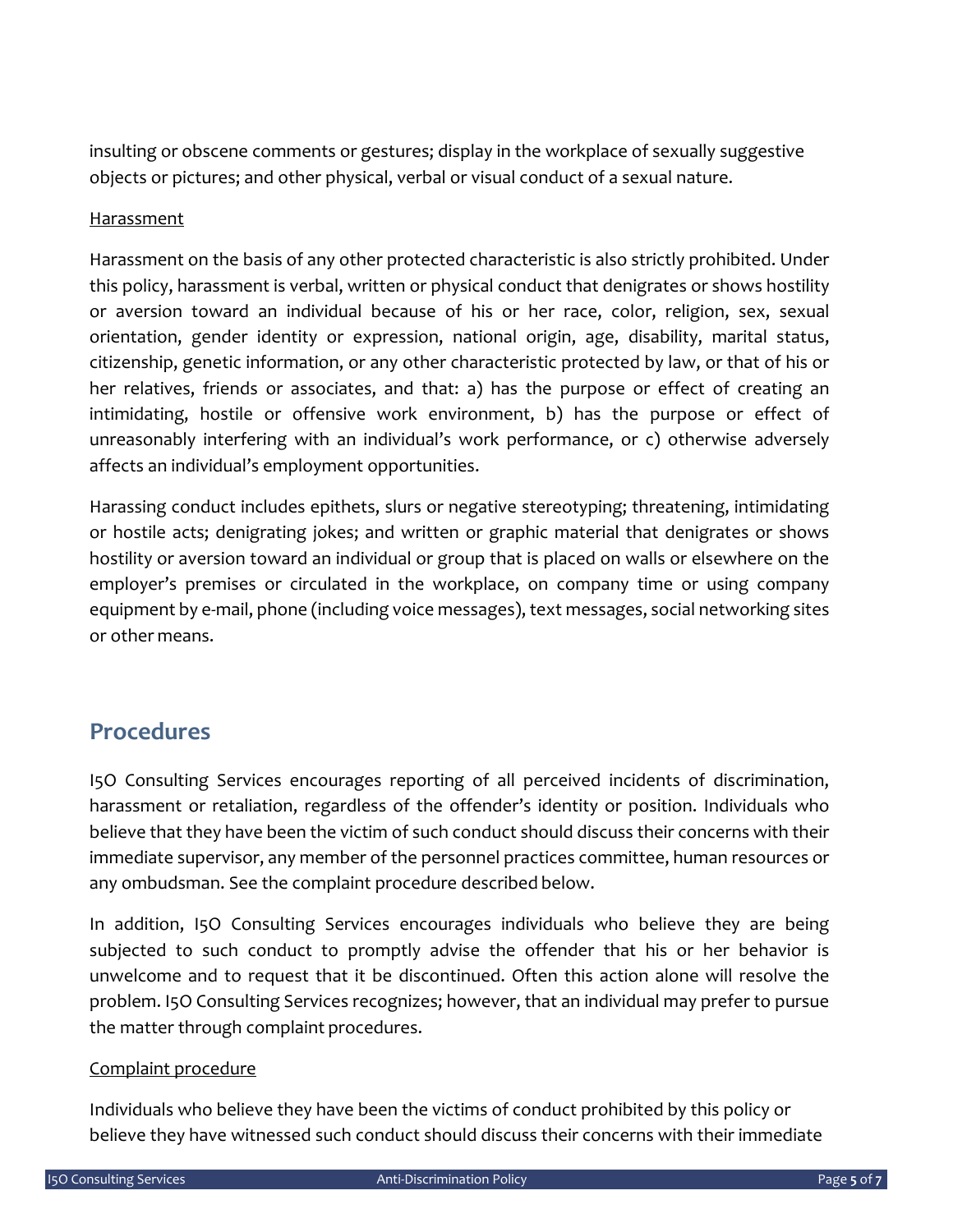supervisor, human resources, any member of the personnel practices committee or any ombudsman.

I5O Consulting Services encourages the prompt reporting of complaints or concerns so that rapid and constructive action can be taken before relationships become irreparably strained. Therefore, while no fixed reporting period has been established, early reporting and intervention have proven to be the most effective method of resolving actual or perceived incidents of harassment.

Any reported allegations of harassment, discrimination or retaliation will be investigated promptly. The investigation may include individual interviews with the parties involved and, where necessary, with individuals who may have observed the alleged conduct or may have other relevant knowledge.

I5O Consulting Services will maintain confidentiality throughout the investigatory process to the extent consistent with adequate investigation and appropriate corrective action.

Retaliation against an individual for reporting harassment or discrimination or for participating in an investigation of a claim of harassment or discrimination is a serious violation of this policy and, like harassment or discrimination itself, will be subject to disciplinary action. Acts of retaliation should be reported immediately and will be promptly investigated andaddressed.

Misconduct constituting harassment, discrimination or retaliation will be dealt with appropriately. Responsive action may include, for example, training, referral to counseling or disciplinary action such as a warning, reprimand, withholding of a promotion or pay increase, reassignment, temporary suspension without pay, or termination, as I5O Consulting Services believes appropriate under the circumstances.

If a party to a complaint does not agree with its resolution, that party may appeal to I5O Consulting Services' executive director or the chief operating officer. False and malicious complaints of harassment, discrimination or retaliation (as opposed to complaints that, even if erroneous, are made in good faith) may be the subject of appropriate disciplinary action.